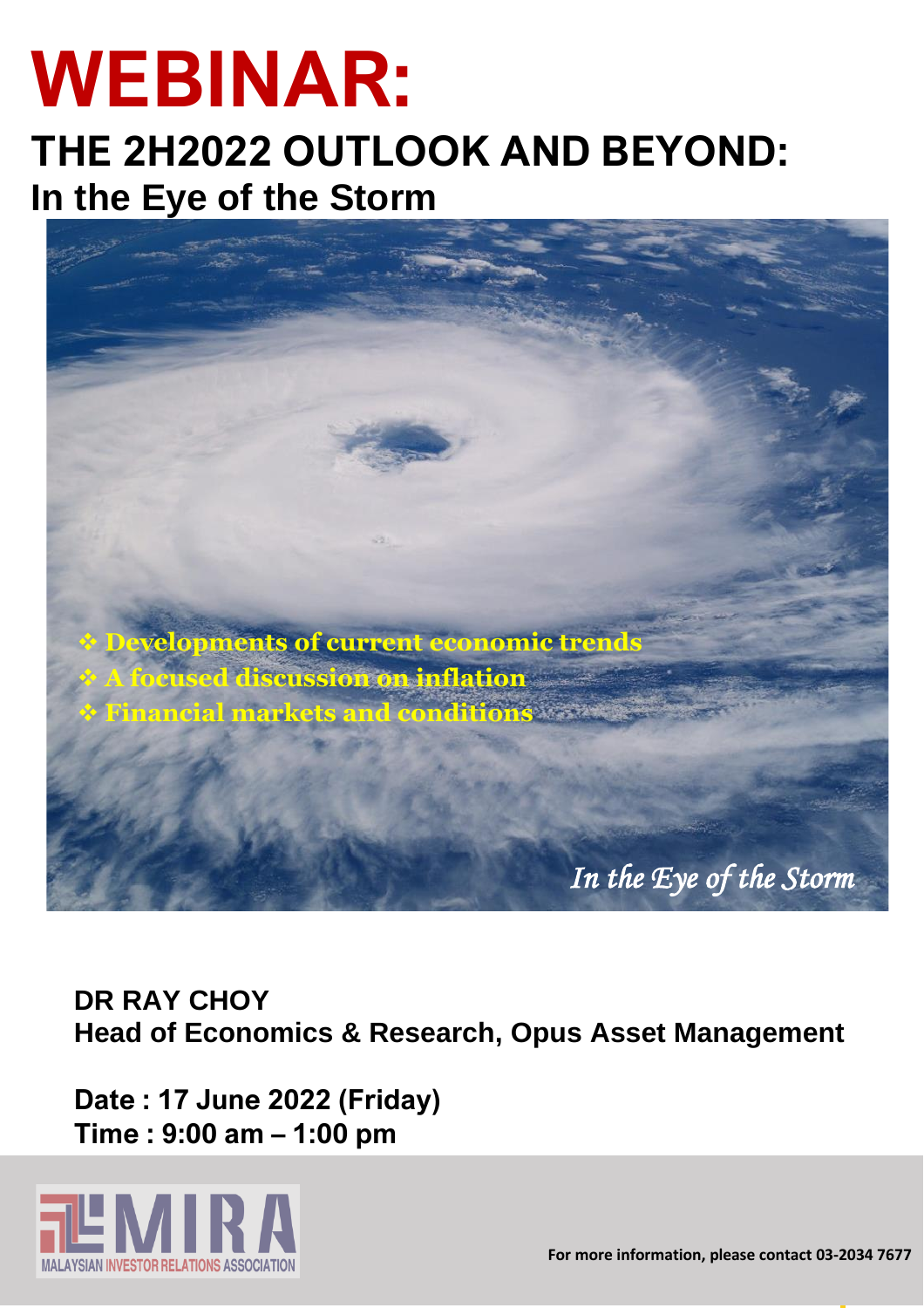# PROGRAMME OBJECTIVES

Financial markets have been beaten down, while some economists are predicting a recession as the US Federal Reserve raises interest rates aggressively. On top of that, inflation is rising. Join us, as Dr Ray Choy analyses and dissects the problems of today's supply chain disruptions, the Russia-Ukraine war and economic prospects amid severe financial market volatility.

# PROGRAMME OUTLINE

#### **The economic outlook in today's new normal**

- General trends in growth and inflation and what they are telling us
- Higher interest rates are we playing a game of chicken?
- The impact of higher interest rates on developing markets such as Malaysia
- Trends and outlook on the Malaysian Ringgit
- The ongoing Russia-Ukraine war and its long term impact

#### **A focused discussion on inflation**

- The published core inflation is low how is this possible and what does it mean?
- Where will inflation be next year?
- What's a supply chain disruption? How do we monitor it?
- The performance of stocks, bonds and other asset classes during periods of high inflation
- Lessons from the past on high inflation and what it means for us

#### **Financial markets and conditions**

- Local and global financial markets outlook
- How comfortable are financial conditions? Short term and long term funding costs
- 9.000 **The global views** • Impact of higher interest rates and discount rates on stocks, bond and hard asset valuations.
	- Risk management: how low can markets go, and are we prepared?

## WHO SHOULD ATTEND

• Key input costs to hedge against

Board of Directors, Company Secretaries, Chief Executive Officers, Chief Financial Officers, Chief Risk Officers, Head of Investor Relations, Head of Compliance, Head of Legal, Senior Managers.

#### **Disclaimer & Restrictions**

Please note that the webinar have been developed on a general basis & are not intended to suit any particular entity without further professional advice. MIRA accepts no liability or responsibility whatsoever for any loss, damage, cost or expense to any party resulting directly or indirectly from the use of, or referral to, this webinar materials or the reliance by any party on the same, either in whole or in part. This webinar has been designed to inform, stimulate thought & debate and are therefore intended for general guidance only. The webinar materials shall not be reproduced, either in whole or in part, or used for any purpose without the prior written consent of the Facilitator.